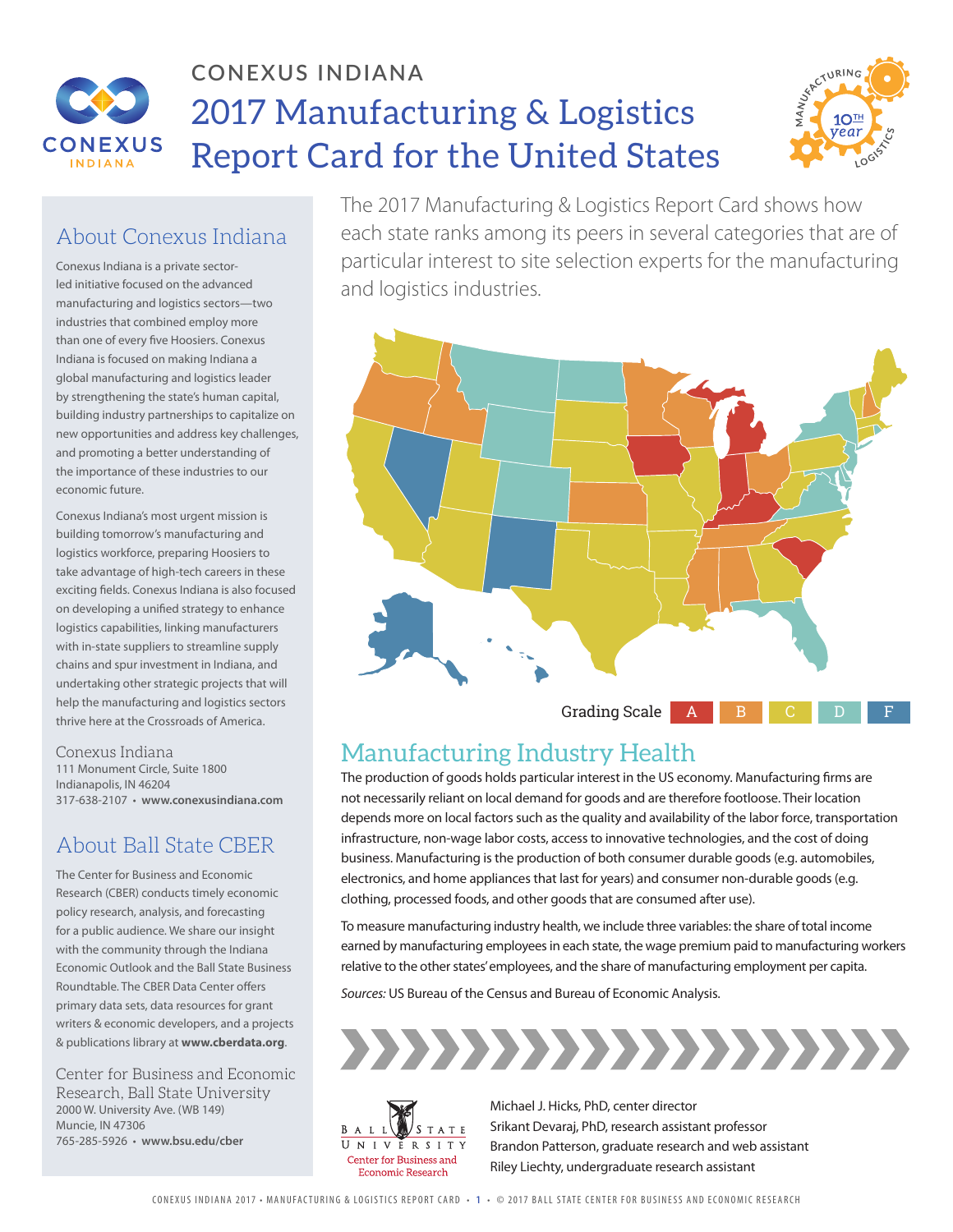

The categories in this report were chosen as those most likely to be considered by site selection experts for manufacturing and logistics firms, and by the prevailing research on economic growth.

Each category included multiple variables for each state that were aggregated and then ranked 1st through 50th, with 1st being the most desirable. Within each category, the lowest aggregate score assigned provided the overall rank. Grades were assigned A through F using a normal distribution of grades commonly known as a bell curve. Plus and minus scores were not assigned to A or F grades.



#### Logistics Industry Health

The movement of goods is of central importance to the production of goods. Without a robust logistics industry, manufacturing and commodity production will not occur. Logistics comprises not merely the capacity to move goods, but to store inventory and manage the distribution and processing of manufactured goods. Logistics firms depend upon many of the same factors as manufacturing firms in their location decision, but there is a more complex interplay between local conditions and the existing or planned transportation networks of roads, railroads, waterways, and airports.

To measure the health of the logistics industry, we include the share of total logistics industry income as a share of total state income, and the employment per capita. We also include commodity flows data by both rail and road. To this we measure infrastructure spending as the per capita expenditure on highway construction.

*Sources:* US Bureau of the Census, Bureau of Economic Analysis, and US Department of Transportation Center for Transportation Statistics.



### Human Capital

No factor matters more to businesses than the quality and availability of labor. Workers represent the largest single cost of doing business, but, more importantly, they are the source of most innovation and process improvements that distinguish successful firms from those that are not successful. Because produced goods have a high degree of value dependent on each individual worker in a production line or transportation leg or hub, a uniformly high quality of workers is required. These workers must possess the ability to understand increasingly complex production processes that today are mostly managed by computers with specialized software. The factories, rail yards, distribution facilities, and machine shops of today are highly technical and complex, and they are dependent on workers who can work successfully in this environment. Human capital (especially education) is the most important factor in firm location decisions.

Our human capital measurements include rankings of educational attainment at the high school and collegiate level, the first-year retention rate of adults in community and technical colleges, the number of associates degrees awarded annually on a per capita basis, and the share of adults enrolled in adult basic education.

*Sources:* National Center for Educational Statistics and US Bureau of the Census.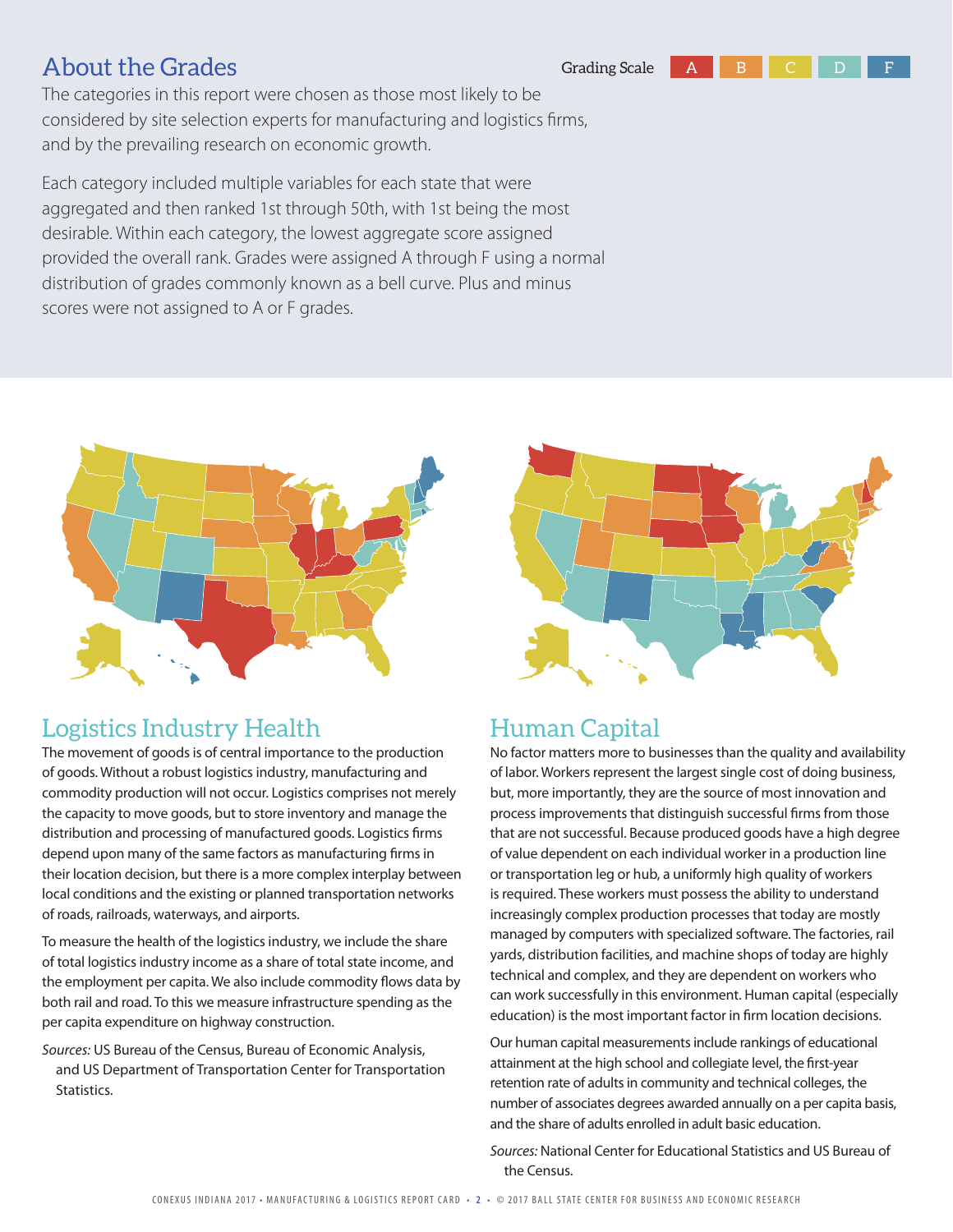#### More Online

Visit the Manufacturing & Logistics Report Card website to view the performance history for each state and category since 2009, a custom profile for Indiana, and an archive of past reports, including companion pieces with insight into the manufacturing industry: **http://conexus.cberdata.org**

# ,,,,,,,,,,,,,,,,,,,,,,,,,,,,,,,,





#### Tax Climate

Few factors garner as much policy interest as do state and local taxes. For firms that may operate virtually anywhere, tax rates (along with the quality of local public goods) matter a great deal in location decisions. Business taxes, individual income taxes (both on workers and small business), sales, unemployment, insurance and property taxes all play a role in assessing regions for a potential employer location.

To measure the tax climate, we use data on corporate taxes, income and sales and use taxes, property and unemployment insurance tax data collected by the Tax Foundation.

*Sources:* Tax Foundation and US Internal Revenue Service.

#### Worker Benefit Costs

Non-wage labor costs represent an increasingly important part of total business costs. These are affected by local and state public policy (laws), as well as worker demographics and condition of health, and the performance of firms and industry. Benefits range from a variety of health care issues to liability and casualty insurance, workers' compensation, and other costs including retirement and other fringe benefits.

To measure benefit costs, we include data on health care premiums and long-term health care costs, workers' compensation costs per worker, and fringe benefits of all kinds as a share of worker costs.

*Sources:* American Association of Retired Persons (AARP), Bureau of Economic Analysis, IMPLAN, and authors' calculations.



#### Expected Fiscal Liability Gap

State and local governments throughout the US purchase bonds for infrastructure improvement and provide pensions and health care for workers. Typically these bonds are paid for by a dedicated revenue stream from local or state finances. Pension obligations are typically funded in an actuarially evaluated fund. However, many states have failed to provide a direct funding stream to bond obligations or fully fund pension plans. This leads to unfunded bond and pension liabilities. These unfunded liabilities represent an expected state fiscal liability gap, which is a good indicator of the direction of future taxes and public services.

To measure the expected fiscal liability gap, we include data on unfunded liability per capita and percentage of GDP, average benefits, and bond rankings.

*Sources:* Boston College Center for Retirement Research, US Bureau of the Census Statistical Abstract, and Bureau of Economic Analysis.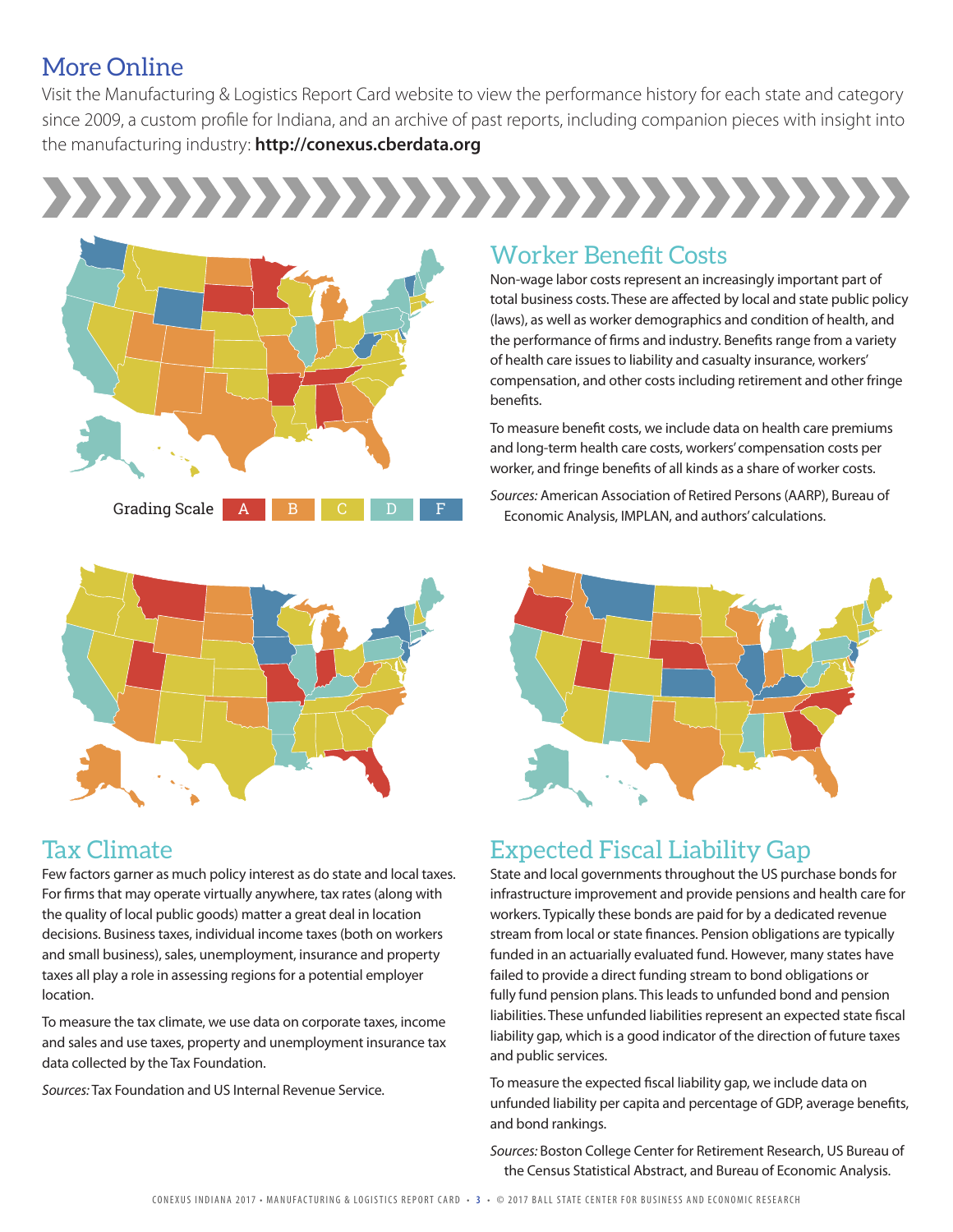

#### Global Reach

The level of international trade (in both imports and exports) is a robust measure of the region's competitiveness in the production, movement and distribution of consumer durable and non-durable goods. Both firms and regional governments focus considerable effort at improving ties with foreign firms, but for different reasons. Governments seek foreign investment in plant and equipment, while firms care about supplier relationships on both commodities and finished goods. Of course, manufacturers want to make goods with a global market appeal. How well this is done is an important predictor of the health of state-level manufacturing and logistics sectors into the future.

To measure global reach, we include the export-related measures of per capita exported manufacturing goods and the growth of manufacturing exports. We also include the foreign-direct investment measures of the amount of manufacturing income received annually from foreign-owned firms in a state, the level of adaptability of the state's exporters to changing demand, as well as the reach of foreign direct investment.

*Sources:* US Department of Commerce International Trade Administration and Bureau of Economic Analysis.



#### Productivity and Innovation

The value of manufactured goods per worker—productivity—as well as firm access to inventions and innovations is critical to the long-term performance of a firm and the industry as a whole. Though innovations and inventions are aggressively sought from across the globe, the presence of local talent in these areas through access to university laboratories and non-profit research activities plays an important role in location decisions by manufacturers.

To measure productivity and innovation, we use manufacturing productivity growth, industry R&D expenditures on a per capita basis, and the per capita number of patents issued annually.

*Sources:* Census of Manufacturers, National Science Foundation, and US Patent Office.





### Sector Diversification

There are both risks and rewards to economic diversification. States that concentrate their manufacturing activity in a single sector typically suffer higher volatility in employment and incomes over a business cycle and are also more likely to experience greater effects of structural changes to the economy involving a single sector. One potential benefit of low levels of economic diversification is that the resulting agglomeration economies often emerge in highly specialized regions. As a consequence, policies that seek to diversify the economy are typically pursued in concert with efforts to strengthen the supply chain of existing industries.

We calculate each state's diversification of manufacturing activity using the Herfindahl-Hirschman Index (visit conexus.cberdata.org for an explanation). We then rank each state from the most diverse (No. 1) to the least diverse (No. 50).

*Sources:* Bureau of Economic Analysis, North American Industrial Classification System (NAICS), and authors' calculations.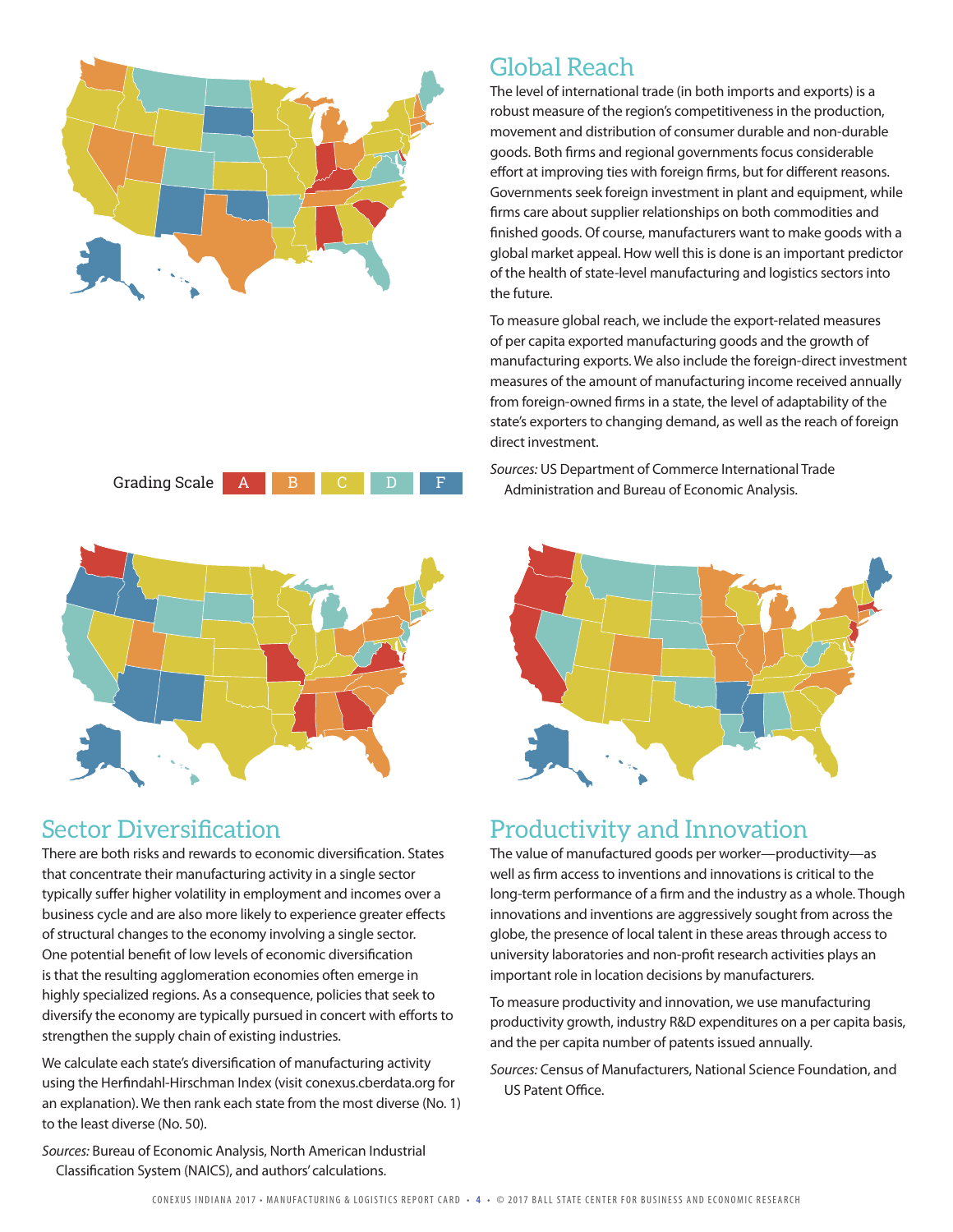#### 2017 Report Card for State Performance

Note: \* The 2016 has also been adjusted since last June's report. Please note the updated grades below and online at **http://conexus.cberdata.org**.  $\lambda$  Score improved from last year  $\rightarrow$  Score same as last year  $\rightarrow$  Score declined from last year

| <b>State</b>          | <b>Manufacturing</b><br><b>Industry Health</b><br>2016 to 2017 |                          |              | Logistics<br><b>Industry Health</b><br>2016 to 2017 |                          |                        | Human<br>Capital<br>2016 to 2017 |                                |              | <b>Worker Benefit</b><br>Costs<br>2016 to 2017 |                            |              | <b>Tax</b><br>Climate<br>2016 to 2017 |                          |                  | <b>Expected Fiscal</b><br><b>Liability Gap</b><br>2016 to 2017 |                          |                                    | Global<br>Reach<br>2016 to 2017 |                          |                         | Sector<br><b>Diversification</b><br>2016 to 2017 |                          |              | <b>Productivity and</b><br><b>Innovation</b><br>2016 to 2017 |                          |              |
|-----------------------|----------------------------------------------------------------|--------------------------|--------------|-----------------------------------------------------|--------------------------|------------------------|----------------------------------|--------------------------------|--------------|------------------------------------------------|----------------------------|--------------|---------------------------------------|--------------------------|------------------|----------------------------------------------------------------|--------------------------|------------------------------------|---------------------------------|--------------------------|-------------------------|--------------------------------------------------|--------------------------|--------------|--------------------------------------------------------------|--------------------------|--------------|
| Alabama               | $B+$                                                           | B<br>N                   |              | C<br>$\rightarrow$                                  |                          | C                      | F                                | $\overline{\phantom{a}}$<br>D- |              | A<br>A<br>$\rightarrow$                        |                            |              | C<br>C<br>$\rightarrow$               |                          | $B -$            | C<br>N                                                         |                          | B<br>$\overline{\phantom{a}}$<br>A |                                 |                          | B<br>B<br>$\rightarrow$ |                                                  |                          | D<br>D-<br>↘ |                                                              |                          |              |
| Alaska                | F                                                              | $\rightarrow$            | F            | $\mathsf{C}$                                        | $\rightarrow$            | $\mathsf{C}$           | B                                | Y                              | C            | D                                              | $\rightarrow$              | D            | B+                                    | Y                        | B                | ር-                                                             | ↘                        | D                                  | F                               | $\rightarrow$            | F                       | F                                                | $\rightarrow$            | F            | D-                                                           | N                        | F            |
| Arizona               | C                                                              | $\rightarrow$            | $\epsilon$   | D                                                   | $\rightarrow$            | D                      | D-                               | $\overline{\phantom{a}}$       | D            | A                                              | N                          | C+           | B-                                    | $\overline{\phantom{a}}$ | B                | C                                                              | $\rightarrow$            | C                                  | C                               | $\rightarrow$            | C                       |                                                  | $\rightarrow$            | F            | C                                                            | $\overline{\phantom{a}}$ | $G +$        |
| Arkansas              | C                                                              | $\rightarrow$            | C            | C                                                   | $\rightarrow$            | C                      | D                                | Z.                             | D-           | А                                              | $\rightarrow$              | A            | F                                     | $\overline{\phantom{a}}$ | D-               | C                                                              | $\rightarrow$            | C                                  | $D+$                            | $\rightarrow$            | D+                      | C+                                               | Л                        | C            | D                                                            | Л                        | F            |
| California            | $\mathcal{C}$                                                  | $\rightarrow$            | C            | $^{(+)}$                                            | $\overline{\phantom{a}}$ | B-                     | $\mathsf{C}$                     | $\rightarrow$                  | C-           | D                                              | $\rightarrow$              | D            | $D+$                                  | $\rightarrow$            | $D+$             | D                                                              | $\rightarrow$            | D                                  | C                               | $\rightarrow$            | C                       | D                                                | $\rightarrow$            | D            | $\overline{A}$                                               | $\rightarrow$            | A            |
| Colorado              | D                                                              | $\rightarrow$            | D            | D                                                   | ↗                        | D+                     | $^{(+)}$                         | $\rightarrow$                  | $G+$         | В-                                             | $\rightarrow$              | B-           | C                                     | $\rightarrow$            | C                | ር-                                                             | $\rightarrow$            | c-                                 | D                               | $\rightarrow$            | D                       | C                                                | $\rightarrow$            | C            | B                                                            | $\rightarrow$            | B            |
| Connecticut           | (                                                              | $\rightarrow$            | $G_{t}$      | D                                                   | $\rightarrow$            | D                      | C                                | $\overline{\phantom{a}}$       | B-           | D                                              | $\overline{\phantom{a}}$   | $\mathsf{C}$ | D                                     | $\rightarrow$            | D                | $\mathsf{C}$                                                   | N                        | D                                  | B                               | $\rightarrow$            | B                       | D                                                | N                        | D-           | B                                                            | $\overline{\phantom{a}}$ | $B +$        |
| Delaware              | D                                                              | $\rightarrow$            | D            | D-                                                  | $\rightarrow$            | D-                     | C                                | Л                              | C-           | F                                              | $\rightarrow$              | F            | B                                     | لا                       | C+               | Α                                                              | ↘                        | $B +$                              | А                               | $\rightarrow$            | A                       | C                                                | Л                        | D+           | B                                                            | $\rightarrow$            | B            |
| Florida               | D                                                              | $\rightarrow$            | D            | C                                                   | $\rightarrow$            | C                      | C                                | $\rightarrow$                  | C            | B                                              | $\rightarrow$              | B            | A                                     | $\rightarrow$            | A                | B                                                              | $\rightarrow$            | B                                  | D                               | $\rightarrow$            | D                       | B                                                | $\rightarrow$            | B            | $D+$                                                         | $\overline{\phantom{a}}$ | C            |
| Georgia               | $D+$                                                           | ↗                        | C-           | B                                                   | $\rightarrow$            | B                      | D                                | ↗                              | D+           | (                                              | $\overline{\phantom{a}}$   | B            | $D+$                                  | $\overline{\phantom{a}}$ | C                | Α                                                              | $\rightarrow$            | A                                  | C                               | $\rightarrow$            | C                       | $B +$                                            | ↗                        | A            | C                                                            | $\rightarrow$            | C            |
| Hawaii                | F                                                              | $\rightarrow$            | F            | F                                                   | $\rightarrow$            | F                      | C                                | $\rightarrow$                  | C            | C                                              | N                          | $\mathsf{C}$ | B                                     | ↘                        | B-               | F                                                              | $\overline{\phantom{a}}$ | D-                                 | F                               | $\rightarrow$            | F                       | D                                                | $\rightarrow$            | D            | F                                                            | $\rightarrow$            | F            |
| Idaho                 | B-                                                             | ↗                        | B            | D+                                                  | N                        | D                      | C-                               | $\rightarrow$                  | $\mathsf{C}$ | В                                              | Y                          | C+           | C                                     | $\rightarrow$            | C                | В                                                              | Y                        | B.                                 | D                               | ↗                        | C                       | F                                                | $\rightarrow$            | F            | ር-                                                           | $\rightarrow$            | C-           |
| <b>Illinois</b>       | C                                                              | $\overline{\phantom{a}}$ | $G_{t}$      | A                                                   | $\rightarrow$            | A                      | $^{(+)}$                         | $\rightarrow$                  | $C +$        | D-                                             | $\overline{\phantom{a}}$   | D+           | D                                     | $\rightarrow$            | D                | F                                                              | $\rightarrow$            | F                                  | B                               | ↘                        | $\mathsf{C}\text{+}$    | C+                                               | $\rightarrow$            | $G +$        | B                                                            | ↘                        | <b>B-</b>    |
| Indiana               | Α                                                              | $\rightarrow$            | A            | Α                                                   | $\rightarrow$            | A                      | C                                | $\rightarrow$                  | C            | C+                                             | $\overline{\phantom{a}}$   | B            | А                                     | $\rightarrow$            | A                | (+                                                             | $\overline{\phantom{a}}$ | B-                                 | А                               | $\rightarrow$            | A                       | C                                                | $\rightarrow$            | C            | $B +$                                                        | Л                        | B            |
| lowa                  | A                                                              | $\rightarrow$            | A            | B                                                   | $\overline{\phantom{a}}$ | B+                     | B                                | $\overline{\phantom{a}}$       | A            | $D+$                                           | $\overline{\phantom{a}}$   | C            | D-                                    | N                        | F                | B-                                                             | $\overline{\phantom{a}}$ | B                                  | C                               | $\rightarrow$            | C                       | C                                                | $\rightarrow$            | $\mathsf{C}$ | C                                                            | $\boldsymbol{\pi}$       | <b>B-</b>    |
| Kansas                | B                                                              | $\rightarrow$            | B            | B-                                                  | Л                        | C+                     | $^{(+)}$                         | Y                              | C            | C                                              | $\rightarrow$              | C            | C                                     | $\rightarrow$            | C                | D                                                              | Y                        | F                                  | C                               | ↘                        | C-                      | C                                                | $\rightarrow$            | C            | C                                                            | $\rightarrow$            | C            |
| Kentucky              | $\mathsf{A}$                                                   | $\rightarrow$            | A            | A                                                   | $\rightarrow$            | A                      | $\mathsf{C}\mathsf{-}$           | N                              | D            | C                                              | $\rightarrow$              | C            | $\mathsf{C}\mathsf{-}$                | N                        | D                | F                                                              | $\rightarrow$            | F                                  | $\overline{A}$                  | $\rightarrow$            | A                       | C                                                | $\rightarrow$            | C            | C                                                            | $\rightarrow$            | $\mathsf{C}$ |
| Louisiana             | C                                                              | $\rightarrow$            | C            | B+                                                  | Λ                        | B                      | F                                | $\rightarrow$                  | F            | C                                              | $\rightarrow$              | C            | C-                                    | Y                        | D+               | C                                                              | $\rightarrow$            | C                                  | ር-                              | $\rightarrow$            | C-                      | D+                                               | ↗                        | c-           | D                                                            | $\rightarrow$            | D            |
| <b>Maine</b>          | $\mathsf{C}$                                                   | $\rightarrow$            | $\mathsf{C}$ | D-                                                  | N                        | F                      | B                                | $\rightarrow$                  | B            | F                                              | $\overline{\phantom{a}}$   | D.           | D                                     | $\rightarrow$            | D                | C                                                              | $\rightarrow$            | C                                  | D                               | $\rightarrow$            | D                       | C                                                | $\rightarrow$            | C            | D-                                                           | N                        | F            |
| Maryland              | D                                                              | $\rightarrow$            | D            | D                                                   | $\rightarrow$            | D                      | C                                | $\rightarrow$                  | C            | C                                              | $\rightarrow$              | C            | $\mathsf{C}\mathsf{-}$                | $\rightarrow$            | C-               | C                                                              | $\rightarrow$            | C                                  | D                               | V                        | D-                      | ር-                                               | $\rightarrow$            | c.           | C                                                            | $\rightarrow$            | C            |
| <b>Massachusetts</b>  | C                                                              | $\rightarrow$            | C            | D                                                   | $\rightarrow$            | D                      | $B -$                            | $\overline{\phantom{a}}$       | B            | C-                                             | $\overline{\phantom{a}}$   | C            | D                                     | $\rightarrow$            | D                | C+                                                             | N                        | C                                  | B                               | $\rightarrow$            | B                       | D                                                | $\overline{\phantom{a}}$ | $\mathsf{C}$ | B+                                                           | $\overline{\phantom{a}}$ | A            |
| Michigan              | А                                                              | $\rightarrow$            | A            | C                                                   | $\rightarrow$            | C                      | D                                | $\rightarrow$                  | D            | C                                              | $\overline{\phantom{a}}$   | B-           | $^{(+)}$                              | $\overline{\phantom{a}}$ | B                | D                                                              | ↗                        | D+                                 | B                               | $\rightarrow$            | B                       | F                                                | ↗                        | D            | Α                                                            | ۷                        | $B+$         |
| Minnesota             | $^{(+)}$                                                       | $\overline{\phantom{a}}$ | B-           | B                                                   | $\rightarrow$            | B                      | $\overline{A}$                   | $\rightarrow$                  | A            | A                                              | $\rightarrow$              | A            |                                       | $\rightarrow$            | F                | C                                                              | $\rightarrow$            | C                                  | C                               | $\rightarrow$            | C                       |                                                  | $\rightarrow$            | C            | B                                                            | $\rightarrow$            | B            |
| Mississippi           | B                                                              | $\overline{\phantom{a}}$ | $B +$        | C                                                   | $\rightarrow$            | C                      | F                                | $\rightarrow$                  | F            | $^{(+)}$                                       | $\rightarrow$              | C+           | B-                                    | Л                        | C+               | D                                                              | $\rightarrow$            | D                                  | C                               | $\rightarrow$            | C                       | А                                                | $\rightarrow$            | A            | F                                                            | $\rightarrow$            | F            |
| <b>Missouri</b>       | C                                                              | $\rightarrow$            | C            | $^{(+)}$                                            | $\rightarrow$            | $\mathsf{C}\mathsf{+}$ | C                                | $\rightarrow$                  | C            | A                                              | N                          | $B +$        | A                                     | $\rightarrow$            | A                | B                                                              | $\rightarrow$            | B                                  | $\mathsf{C}$                    | $\overline{\phantom{a}}$ | C                       | A                                                | $\rightarrow$            | A            | (                                                            | $\overline{\phantom{a}}$ | B-           |
| Montana               | F                                                              | ↗                        | D-           | C                                                   | $\rightarrow$            | C                      | B-                               | Λ                              | $G_{+}$      | C                                              | ↘                          | C-           | А                                     | $\rightarrow$            | A                | F                                                              | $\rightarrow$            | F                                  | $D+$                            | ↘                        | D                       | C                                                | $\rightarrow$            | C            | F                                                            | $\overline{\phantom{a}}$ | D            |
| <b>Nebraska</b>       | $\mathsf{C}$                                                   | $\rightarrow$            | $\mathsf{C}$ | B                                                   | $\rightarrow$            | B                      | $\overline{A}$                   | $\rightarrow$                  | A            | C                                              | $\rightarrow$              | C            |                                       | $\overline{\phantom{a}}$ | $_{\mathsf{C+}}$ | B+                                                             | $\overline{\phantom{a}}$ | A                                  | $\mathsf{C}$                    | N                        | D+                      | $D+$                                             | $\overline{\phantom{a}}$ | $\mathsf{C}$ | D                                                            | $\rightarrow$            | D            |
| Nevada                | F                                                              | $\rightarrow$            | F            | D                                                   | $\rightarrow$            | D                      | D                                | $\rightarrow$                  | D            | В                                              | ↘                          | C            | B                                     | Y                        | C                | D                                                              | ↗                        | C-                                 | C                               | ↗                        | B-                      | C-                                               | $\rightarrow$            | c-           | C                                                            | ↘                        | D            |
| <b>New Hampshire</b>  | B                                                              | R                        | B-           | F                                                   | $\rightarrow$            | F                      | A                                | $\rightarrow$                  | A            | ር-                                             | N                          | D            | $\mathsf{C}\mathsf{-}$                | $\overline{\phantom{a}}$ | C                | ር-                                                             | N                        | $D+$                               | C                               | $\overline{\phantom{a}}$ | B-                      | D                                                | $\rightarrow$            | D            | C                                                            | $\rightarrow$            | C            |
| New Jersey            | C                                                              | Л                        | $D+$         | B-                                                  | Л                        | C                      | C                                | $\rightarrow$                  | C            | D                                              | ↘                          | D.           |                                       | $\rightarrow$            | F                | F                                                              | $\rightarrow$            | F                                  | C                               | $\rightarrow$            | C                       | D-                                               | ↗                        | D            | Α                                                            | $\rightarrow$            | A            |
| <b>New Mexico</b>     | F                                                              | $\rightarrow$            | F            |                                                     | $\rightarrow$            | F                      | F                                | $\rightarrow$                  | F            | B                                              | $\rightarrow$              | B            |                                       | $\rightarrow$            | C                | D                                                              | $\overline{\phantom{a}}$ | $D+$                               | $\mathsf{C}\mathsf{-}$          | Л                        | F                       | D-                                               | ↘                        |              |                                                              | $\overline{\phantom{a}}$ | C            |
| New York              | D-                                                             |                          | D٠           |                                                     |                          |                        |                                  |                                |              | υ                                              |                            | υ            |                                       |                          |                  | ŀ                                                              |                          |                                    | C.                              |                          |                         |                                                  |                          | ĸ            | $^{t+}$                                                      |                          |              |
| <b>North Carolina</b> | (                                                              | $\rightarrow$            | $\mathsf{C}$ | C                                                   | $\rightarrow$            | C                      | C                                | $\rightarrow$                  | $\mathsf{C}$ | C                                              | $\rightarrow$              | C            | B                                     | $\overline{\phantom{a}}$ | $B +$            | A                                                              | $\rightarrow$            | A                                  | $^{(+)}$                        | $\rightarrow$            | $\mathsf{C}\mathsf{+}$  | $B+$                                             | $\rightarrow$            | $B +$        | $\boldsymbol{B}$                                             | $\rightarrow$            | B            |
| North Dakota          | D-                                                             | $\rightarrow$            | D-           | В                                                   | $\rightarrow$            | B                      | Α                                | $\rightarrow$                  | A            | B                                              | $\rightarrow$              | B            | B                                     | $\rightarrow$            | В                | C                                                              | N                        | C-                                 | D-                              | $\rightarrow$            | D-                      | ር-                                               | $\overline{\phantom{a}}$ | C            | $\mathsf{C}$                                                 | Л                        | D            |
| <b>Ohio</b>           | B                                                              | $\rightarrow$            | B            | $B +$                                               | $\rightarrow$            | $B +$                  | $\mathsf{C}$                     | $\rightarrow$                  | $\mathsf{C}$ | D                                              | $\boldsymbol{\mathcal{F}}$ | $\mathsf{C}$ | $\mathsf{C}$                          | $\rightarrow$            | $\mathsf{C}$     | C                                                              | $\rightarrow$            | C                                  | $B +$                           | Л                        | B                       | (                                                | $\overline{\phantom{a}}$ | <b>B-</b>    | B                                                            | N                        | $C +$        |
| <b>Oklahoma</b>       | C-                                                             | $\rightarrow$            | C-           | C                                                   | ↗                        | B-                     | D                                | $\rightarrow$                  | D            | C                                              | $\rightarrow$              | C            | B-                                    | $\overline{\phantom{a}}$ | B                | C                                                              | $\overline{\phantom{a}}$ | $^{+}$                             | F                               | $\rightarrow$            | F                       | ር-                                               | ↗                        | C            | F                                                            | $\overline{\phantom{a}}$ | D-           |
| <b>Oregon</b>         | $B +$                                                          | $\rightarrow$            | $B+$         | $D+$                                                | $\overline{\phantom{a}}$ | $\mathsf{C}$           | C                                | $\rightarrow$                  | $\mathsf{C}$ | $\mathsf{C}$                                   | N                          | D            | C                                     | $\rightarrow$            | C                | $B +$                                                          | $\overline{\phantom{a}}$ | A                                  | $B -$                           | N                        | C                       | F                                                | $\rightarrow$            | F            | $\overline{A}$                                               | $\rightarrow$            | A            |
| Pennsylvania          | C-                                                             | $\rightarrow$            | C-           | А                                                   | $\rightarrow$            | A                      | C                                | $\rightarrow$                  | C            | $D+$                                           | N                          | D            | D-                                    | ↗                        | D                | D                                                              | $\rightarrow$            | D                                  | C                               | $\rightarrow$            | C                       | Α                                                | N                        | $B+$         | B                                                            | ۷                        | C            |
| <b>Rhode Island</b>   | $D+$                                                           | $\rightarrow$            | $D+$         | F.                                                  | $\rightarrow$            | F                      | $\mathsf{C}$                     | $\boldsymbol{\pi}$             | C            | $\mathsf{C}$                                   | N                          | $D+$         | F                                     | $\rightarrow$            | F                | $\mathsf{C}$                                                   | $\rightarrow$            | C-                                 | D-                              | $\overline{\phantom{a}}$ | D                       | <b>B-</b>                                        | $\overline{\phantom{a}}$ | B            | C                                                            | N                        | $D+$         |
| South Carolina        | А                                                              | $\rightarrow$            | A            | $\mathsf{C}$                                        | $\rightarrow$            | $\mathsf{C}$           | D-                               | N                              | F            | C                                              | $\rightarrow$              | C            | $\mathsf{C}$                          | $\rightarrow$            | C-               | ር-                                                             | $\rightarrow$            | C-                                 | А                               | →                        | A                       | B                                                | $\rightarrow$            | B            | C                                                            | $\rightarrow$            | C            |
| <b>South Dakota</b>   | C                                                              | $\rightarrow$            | C            | C                                                   | $\rightarrow$            | C                      | B                                | $\rightarrow$                  | B            | $B+$                                           | $\boldsymbol{\mathcal{A}}$ | A            | B                                     | $\rightarrow$            | B                | B                                                              | $\rightarrow$            | B                                  | F                               | $\rightarrow$            | F                       | C                                                | N                        | D            | D                                                            | $\overline{\phantom{a}}$ | $D+$         |
| Tennessee             | B                                                              | $\rightarrow$            | B            | (                                                   | $\rightarrow$            | $\mathsf{C}\mathsf{+}$ | D                                | $\rightarrow$                  | D            | B+                                             | ↗                          | A            | C                                     | $\rightarrow$            | C                | (+                                                             | $\overline{\phantom{a}}$ | B                                  | B                               | ↗                        | B+                      | B                                                | Л                        | B-           | C-                                                           | $\rightarrow$            | c-           |
| <b>Texas</b>          | C                                                              | $\overline{\phantom{a}}$ | $\mathsf{C}$ | A                                                   | $\rightarrow$            | A                      | $D+$                             | $\rightarrow$                  | $D+$         | <b>B-</b>                                      | $\overline{\phantom{a}}$   | B            | C                                     | $\rightarrow$            | C                | B                                                              | $\overline{\phantom{a}}$ | $B+$                               | A                               | N                        | $B +$                   | C                                                | $\overline{\phantom{a}}$ | $C +$        | (                                                            | N                        | C            |
| Utah                  | C                                                              | $\rightarrow$            | C            | $\mathsf{C}$                                        | $\rightarrow$            | C-                     | $B+$                             | N                              | B            | В                                              | $\overline{\phantom{a}}$   | B+           | А                                     | $\rightarrow$            | A                | Α                                                              | $\rightarrow$            | A                                  | C                               | ↗                        | B                       | В                                                | $\rightarrow$            | B            | C                                                            | ↗                        | $C +$        |
| <b>Vermont</b>        | $\mathsf{C}$                                                   | $\rightarrow$            | $\mathsf c$  | F                                                   | $\overline{\phantom{a}}$ | D-                     | $\sf{B}$                         | $\rightarrow$                  | B            | F                                              | $\rightarrow$              | F            | D                                     | $\rightarrow$            | D                | C                                                              | $\rightarrow$            | C                                  | (                               | Л                        | C                       | C                                                | $\rightarrow$            | $\mathsf{C}$ | $\mathsf{C}$                                                 | $\overline{\phantom{a}}$ | C            |
| Virginia              | D                                                              | $\rightarrow$            | D            | C-                                                  | $\rightarrow$            | C-                     | $^{(+)}$                         | $\overline{\phantom{a}}$       | B-           | C                                              | $\rightarrow$              | C            | C                                     | $\rightarrow$            | C                | C                                                              | $\overline{\phantom{a}}$ | $^{+}$                             | D                               | $\rightarrow$            | D                       | Α                                                | $\rightarrow$            | A            | C                                                            | $\rightarrow$            | C            |
| Washington            | $B -$                                                          | $\Delta$                 | C            | C                                                   | $\rightarrow$            | C                      | A                                | $\rightarrow$                  | A            | F                                              | $\rightarrow$              | F            | C                                     | N                        | $\mathsf{C}$     | B                                                              | N                        | <b>B-</b>                          | $B +$                           | Л                        | B                       | A                                                | $\rightarrow$            | A            | A                                                            | $\rightarrow$            | A            |
| West Virginia         | C-                                                             | ↗                        | C            | C-                                                  | Л                        | D+                     | F                                | $\rightarrow$                  | F            | F                                              | $\rightarrow$              | F            | B-                                    | ↗                        | B                | D                                                              | N                        | D-                                 | (                               | N                        | C                       | C-                                               | Л                        | D+           | $D+$                                                         | ۷                        | D            |
| <b>Wisconsin</b>      | $B+$                                                           | N                        | B            | B                                                   | $\rightarrow$            | B                      | $B+$                             | $\rightarrow$                  | $B+$         | C-                                             | $\rightarrow$              | C-           | D                                     | $\boldsymbol{z}$         | C-               | A                                                              | N                        | B                                  | B                               | N                        | $\mathsf{C}\mathsf{+}$  | $B -$                                            | N                        | $C +$        | C                                                            | N                        | $\mathsf{C}$ |
| Wyoming               | D                                                              | $\rightarrow$            | D            | C                                                   | $\rightarrow$            | C                      | B                                | $\rightarrow$                  | B            | D-                                             | Л                          | F            | $B+$                                  | $\rightarrow$            | B+               | C                                                              | $\rightarrow$            | C                                  | F                               | ↗                        | C-                      | D                                                | Л                        | D-           | D                                                            | $\overline{\phantom{a}}$ | C-           |